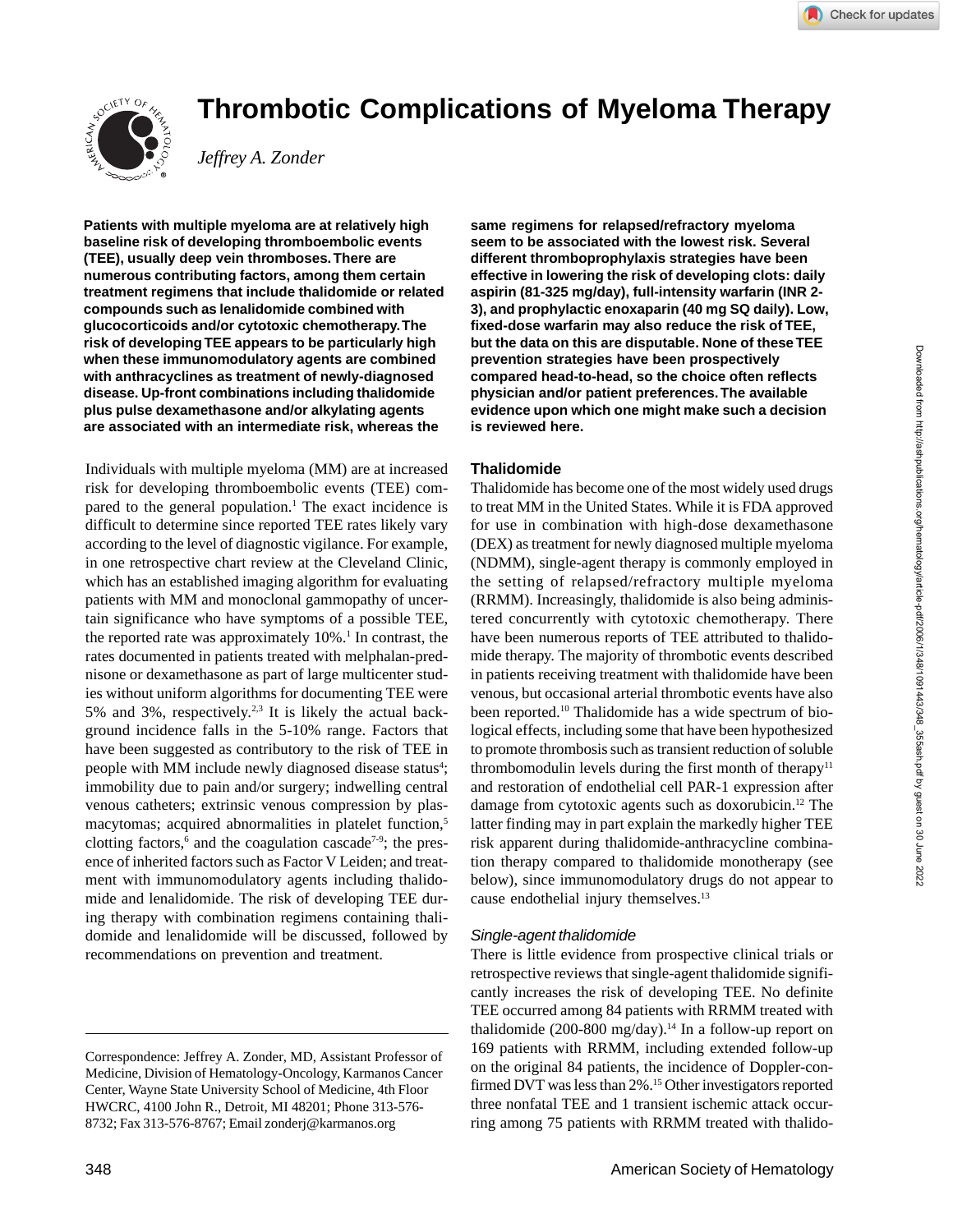mide (median dose 600 mg/day; median duration of therapy, 22 weeks), $16$  and in 1 of 28 patients with NDMM (thalidomide 100-600 mg/day),<sup>17</sup> respectively. Only 3 of 66 patients with RRMM treated with thalidomide (median dose 400 mg/day) plus celecoxib (800 mg/day) experienced thromboembolic complications,18 which is noteworthy since COX-2 inhibitors themselves may be associated with thrombotic cardiovascular events.19 Overall, the risk of TEE during thalidomide monotherapy for either RRMM or NDMM appears to be  $\leq 5\%$ .

# *Thalidomide plus dexamethasone*

In a randomized trial conducted by the Eastern Cooperative Oncology Group (ECOG) comparing thalidomide plus pulse dexamethasone (TD) to DEX alone as treatment for NDMM, there was an excess of TEE in the TD arm.<sup>3</sup> Seventeen episodes of TEE occurred amongst 102 patients (17%) treated with TD, versus 3 of 102

(3%) randomized to DEX alone. No specific thromboprophylaxis was mandated. This TEE incidence is consistent with the results of earlier phase II studies, in which TEE occurred in 12% to 15% of pts with NDMM treated with  $TD<sub>17,20</sub>$  It is possible that the risk related to treatment with TD is slightly lower for patients with RRMM,<sup>21</sup> but whether this is a function of changing biology over the natural history of the disease is not established. One group of investigators reported that lowering the initial dose of thalidomide in patients with NDMM receiving TD induction reduced the incidence of early TEE.<sup>22</sup> Noting this, one must at least consider the possibility that the lower rates of TEE reported in patients with RRMM is related to their increased likelihood of being treated with lower dose thalidomide (i.e., 50- 100 mg daily).

## *Thalidomide plus cytotoxic chemotherapy*

There appears to be a striking increase in the risk of developing TEE during treatment with thalidomide-anthracycline combination regimens, particularly during the first several months of therapy.23 The risk of developing TEE during therapy with

thalidomide-alkylating agent combination therapy may be increased as well, but not to the same degree as with anthracyclines.

In a phase II trial involving 43 patients treated with pulsed melphalan, dexamethasone, and thalidomide, the incidence of deep vein thrombosis was approximately  $10\%$ ,<sup>24</sup> similar to the rate cited above for TD. In a randomized trial comparing MP to MP plus thalidomide (MPT; thalidomide dose 100 mg/day) as treatment for NDMM, the GIMEMA investigators observed an initial TEE incidence of 17% (11 of 65 pts) on the MPT arm, compared to only 2% in pts getting MP ( $P = 0.001$ )<sup>25</sup> As will be discussed below, the incidence of TEE was profoundly lowered by the addition of prophylactic enoxaparin, and the final overall incidence of TEE in the MPT arm was 12% (15 of 129). In a French study comparing MP, MPT, and intravenous MEL 100 mg/m<sup>2</sup>  $\times$  2, the incidence of TEE in

#### **Table 1. Incidences of thromboembolic events (TEE) reported in various trials utilizing thalidomide plus alkylating agents.**

| Regimen                                                                                                                      | <b>Disease</b><br><b>Status</b>      | <b>TEE</b><br>Prophylaxis Incidence | <b>TEE</b> | Reference                       |
|------------------------------------------------------------------------------------------------------------------------------|--------------------------------------|-------------------------------------|------------|---------------------------------|
| MEL 8 mg/m <sup>2</sup> d 1-4<br>DEX 12 mg/m <sup>2</sup> d 1-4, 17-20<br>THAL 300 mg d 1-4, 17-20                           | <b>NDMM</b>                          | None                                | 10%        | Dimopoulos et al <sup>24</sup>  |
| MEL 4 mg/m <sup>2</sup> d 1-7<br>PRED 40 mg/m <sup>2</sup> d 1-7<br>THAL 100 mg/day (until PD)                               | <b>NDMM</b>                          | None*                               | $20\%$ *   | Palumbo et al <sup>25</sup>     |
| MEL 0.25 mg/kg d 1-4<br>PRED 2 mg/kg d 1-4<br>THAL $\leq$ 400 mg/d<br>(until end of MP)                                      | <b>NDMM</b>                          | None                                | 12%        | Facon et $al2$                  |
| CTX 500 mg P.O. d 1,8,15<br>DEX 40 mg d 1-4, 15-18<br>THAL 100-200 mg/day                                                    | <b>NDMM</b> (15)<br><b>RRMM (46)</b> | None                                | 3%         | Williams et al <sup>26</sup>    |
| CTX 300 mg/m <sup>2</sup> q wk<br>DEX 40 mg/d $\times$ 4 d q mo.<br>THAL $\leq$ 300 mg/day                                   | RRMM                                 | Warfarin<br>1 mg/day                | 11.5%      | Kyriakou et al <sup>27</sup>    |
| CTX 50 mg/day<br>DEX 40 mg/d $\times$ 4 d q 3 wks<br>THAL 200-800 mg/d                                                       | <b>RRMM</b>                          | None                                | 7%         | Garcia-Sanz et al <sup>28</sup> |
| CTX 150 mg/m <sup>2</sup> P.O. q 12 hr $\times$ 5 d<br>DEX 20 mg/m <sup>2</sup> d 1-4, 15-18<br>THAL 400 mg/day d 1-5, 14-18 | <b>RRMM</b>                          | None                                | 4%         | Dimopoulos et al <sup>29</sup>  |
| CTX 100-150 mg/day<br>THAL 100-400 mg/day                                                                                    | <b>RRMM</b>                          | None                                | 3%         | Hovenga et al <sup>30</sup>     |
| CTX 300 mg/m <sup>2</sup> q 12 hrs $\times$ 6<br>DEX 20 mg/m <sup>2</sup> d 1-4, 9-12, 17-20<br>THAL 100-400 mg/day          | <b>RRMM</b>                          | None                                | 9%         | Kropff et al <sup>31</sup>      |
| CTX 400 mg/m <sup>2</sup> CIV d 1-4<br>VP-16 40 mg/m <sup>2</sup> CIV d 1-4<br>DEX 40 mg/day d 1-4 g 28 d                    | <b>RRMM</b>                          | <b>NR</b>                           | <b>NR</b>  | Moehler et al <sup>32</sup>     |

\*After addition of enoxaparin 40 mg daily, incidence decreased to 3%, resulting in overall incidence of 12% for patients receiving MP + thalidomide on this study. Abbreviations: CTX, cyclophosphamide; DEX, dexamethasone; MEL, melphalan; MP, melphalan + prednisone; NDMM, newly diagnosed multiple myeloma; NR, not reported; PD, progressive disease; PRED, prednisone; RRMM, relapsed/refractory multiple myeloma; THAL, thalidomide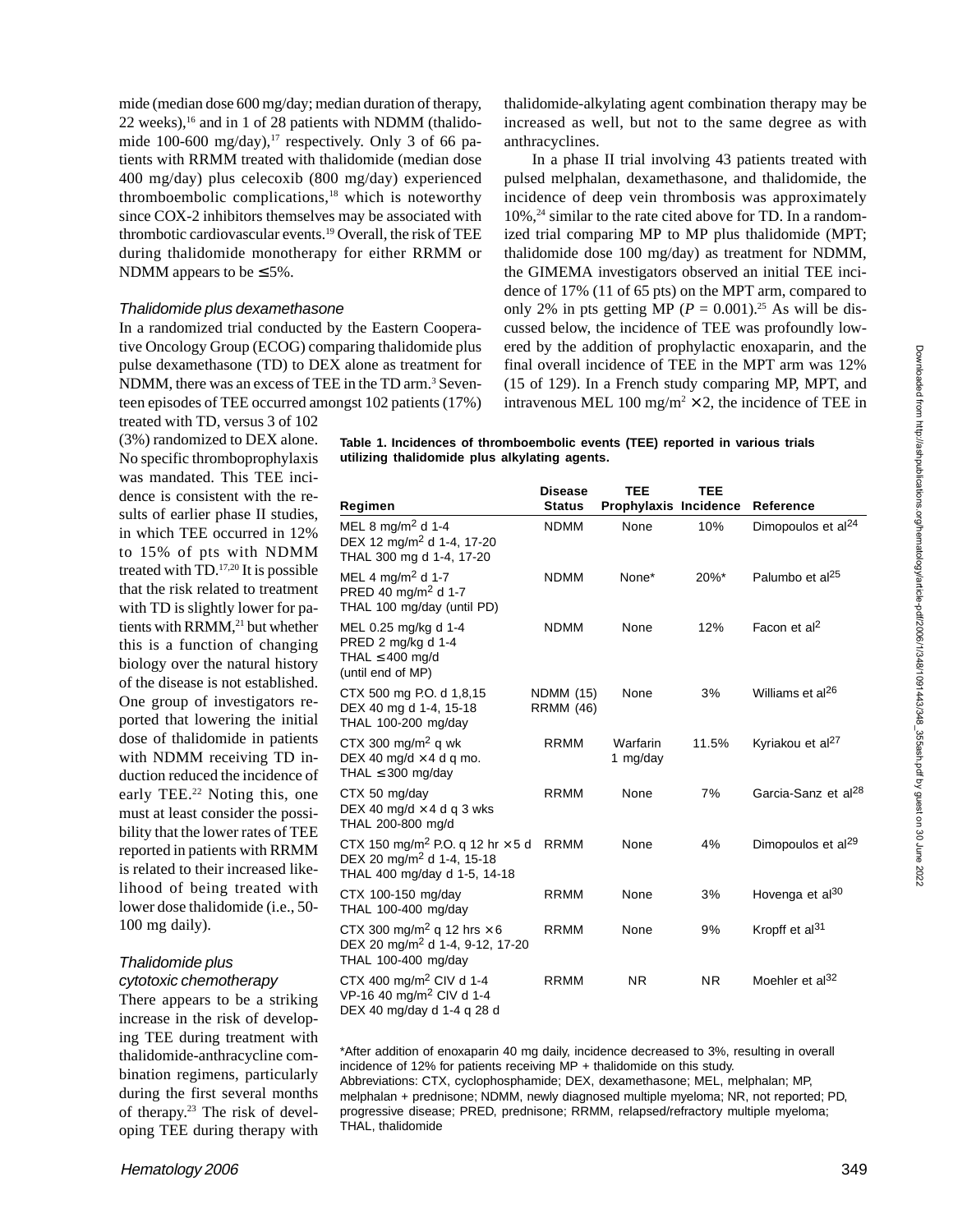the MPT arm was also 12% (compared to 4% and 8% in the MP and IV MEL arms, respectively).<sup>2</sup> In this trial, no TEE prophylaxis was used, but any associated risk of thrombosis may have been partially offset by a shorter duration of thalidomide exposure.

There is a smaller but consistent body of data regarding combination regimens incorporating thalidomide plus cyclophosphamide, in which the incidence of TEE generally ranges from 3-11%.26-32 Please see **Table 1** for a summary of studies evaluating thalidomide-alkylator combinations. Overall, the available data suggest that the risk of TEE for patients with NDMM is similarly increased whether they are being treated with concurrent MPT or TD, whereas the risk for RRMM patients receiving thalidomide-cyclophosphamide combination therapy is minimally, if at all, increased over baseline.

The risk of TEE when thalidomide is added to anthracycline-containing chemotherapy combinations appears to be much higher. As shown in **Table 2**, in phase II studies evaluating thalidomide plus anthracycline-containing chemotherapy regimens without thromboprophylaxis, incidences of 10% to 58% have been reported.5,33-35 The study with the highest reported incidence of TEE was a large phase II trial evaluating DVd-T in both RRMM and NDMM patients in which 58% of patients developed TEE prior to amendment of the protocol mandating low-dose aspirin thromboprophylaxis. As will be discussed in more detail below, the addition of ASA reduced the incidence of TEE by approximately two-thirds.<sup>5</sup> There is also a small amount of randomized data further implicating concurrent anthracycline and thalidomide administration as a risk factor for TEE development. Barlogie et al described 668 patients with NDMM who received chemotherapy with (323 patients) or without  $(345 \text{ patients})$  thalidomide.<sup>23</sup> The first 162 patients randomized to thalidomide received no TEE prophylaxis, and the remaining thalidomide-treated patients received once-daily enoxaparin. Cycles 1 and 3 of the fourcycle induction regimen contained doxorubicin. Prior to the introduction of enoxaparin prophylaxis, the incidence of TEE in the thalidomide arm was 34%, versus 18% in the chemotherapy-only arm  $(P < 0.001)$ . The impact of introducing LMWH will be discussed below. In another report, the same investigators retrospectively compared the incidence of TEE among 232 patients treated with one of two thalidomide-chemotherapy regimens: T-DCEP and DT-PACE. Both regimens include thalidomide (400 mg/day), dexamethasone (40 mg days 1-4), cyclophosphamide, cisplatin, and etoposide; DT-PACE also includes doxorubicin (Adriamycin). TEE occurred in 1 of 40 (2%) subjects treated with T-DCEP, compared to 31 of 192 (16%) receiving DT-PACE, most frequently within the first 60 days of therapy.36 This suggests that the risk of TEE was related to the addition of doxorubicin, rather than dose or duration of thalidomide or dexamethasone, which were identical in these two patient groups.

# **Lenalidomide (Revlimid) and CC-4047 (Actimid)**

Lenalidomide and CC-4047 are members of a class of drugs called IMiDs® that are structurally related to thalidomide, but which have relatively increased potency and differing side effect profiles. Although the sedation, constipation, and neuropathy associated with thalidomide are not commonly seen with these agents, the risk of developing TEE during therapy with IMiD-containing combinations may be similar to that ascribed to thalidomide combinations.

#### *Lenalidomide monotherapy*

In phase I and II studies of lenalidomide monotherapy in patients with RRMM or myelodysplastic syndrome, no increase in TEE was observed,<sup>37-39</sup> even in the absence of routine thromboprophylaxis. Data regarding the risk of TEE in patients with NDMM treated with single-agent lenalidomide are lacking.

#### *Lenalidomide plus dexamethasone*

There is ample data suggesting that when lenalidomide is combined with dexamethasone (LD) the risk of TEE is increased. In a large phase III trial comparing LD to DEX alone without mandated thromboprophylaxis in patients with RRMM, the incidence of TEE in the LD arm was 16%, compared to 4% in the DEX alone arm.<sup>40</sup> In a second identically designed study the incidence of clots was lower in the LD arm (8.5%), but this was still significantly increased compared to the dexamethasone-only arm.41 As will be discussed below, concurrent use of recombinant erythropoietin (rHuEPO) may have contributed to the difference in TEE rates between the LD arms of the two studies. On SWOG protocol S0232, in which patients with NDMM are randomized to dexamethasone (40 mg daily on days 1-4, 9-11, and 17-20 of three 35-day induction cycles) with or without lenalidomide (25 mg/day days 1-28 of each cycle), 9 of the first 12 patients randomized to LD (without thromboprophylaxis) developed TEE after a median duration of less than 2 months therapy.<sup>42</sup> In contrast, among 34 patients enrolled on a phase II study of lenalidomide + DEX as treatment of NDMM, Rajkumar et al observed only one DVT (incidence: 3%).<sup>43</sup> In this trial, aspirin (ASA) 80-325 mg/day was used as thromboprophylaxis. Three of 22 evaluable pts (14%) treated with the BiRD (biaxin/ revlimid/dexamethasone) regimen and no thromboprophylaxis developed TEE.44 Although higher doses of dexamethasone have been implicated as contributory to the risk of TEE,<sup>45</sup> this cannot be the sole explanation for the increased rates seen in the SWOG protocol compared to Rajkumar's study, since the dexamethasone doses were identical in these trials. It is possible that the prolonged LEN schedule in the SWOG trial was a factor. Currently, both the ECOG and SWOG trials have been amended to include mandatory aspirin thomboprophylaxis (325 mg/day; see below for data regarding ASA prophylaxis).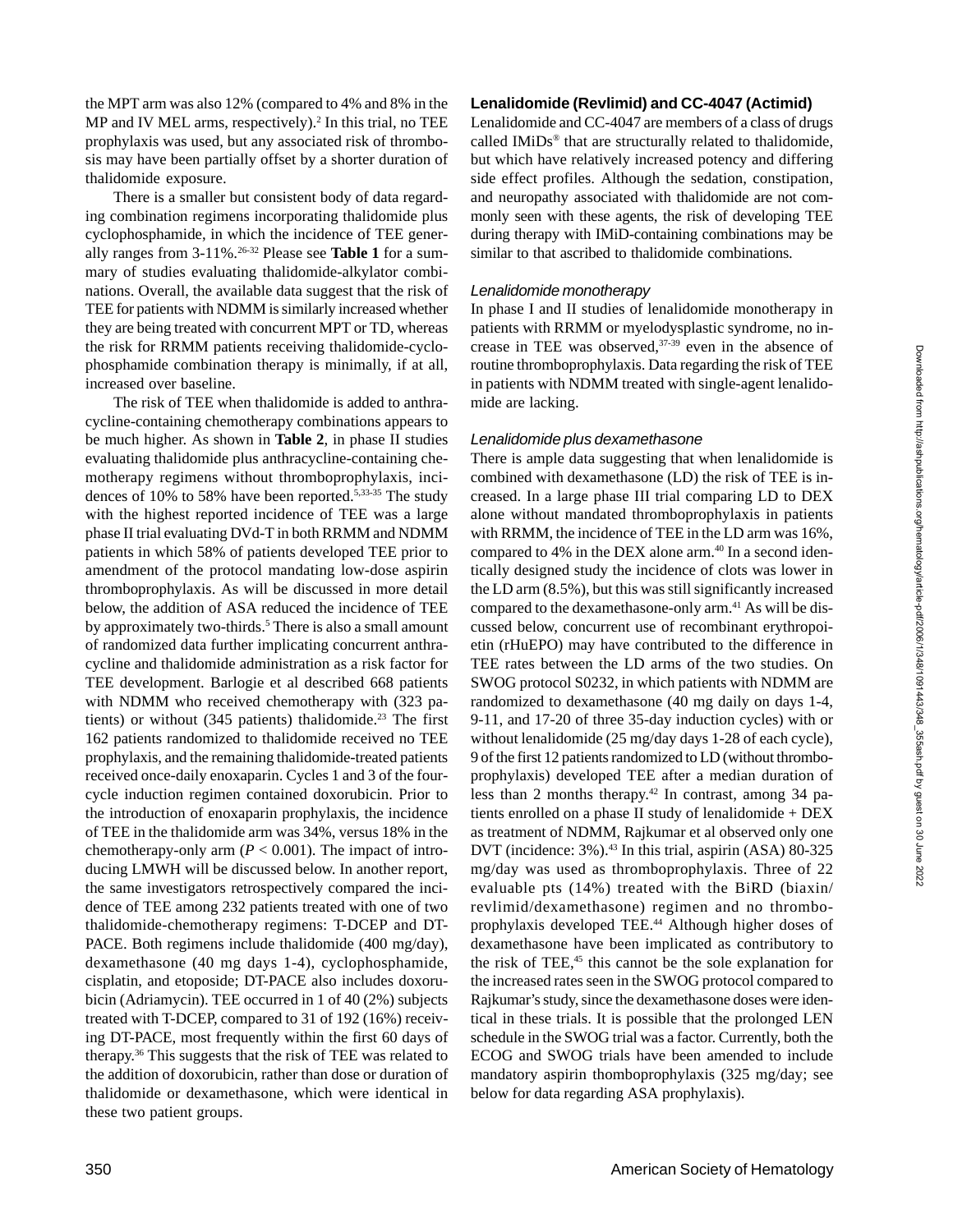#### *Lenalidomide + chemotherapy*

Relatively few studies combining lenalidomide with cytotoxic chemotherapy have been conducted to date. As a result, little data are available regarding the risk of TEE associated with such treatment. In a phase I study evaluating lenalidomide plus MP with daily aspirin prophylaxis, the incidence of TEE was only 4%  $(1 \text{ of } 24)$ .<sup>46</sup> In a phase I study of lenalidomide plus bortezomib without thromboprophylaxis, no TEE were observed.47 In one trial combining lenalidomide with an anthracycline, the incidence of TEE was in the same range (9%), but all patients in this report received 81 mg ASA daily as thromboprophylaxis.<sup>48</sup>

## *CC-4047*

In a phase I trial evaluating CC-4047 in 24 patients with RRMM, 4 (17%) developed TEE during the first year of therapy. There was no concurrent glucocorticoid therapy in this trial.<sup>49</sup>

#### *Erythropoietin*

Recombinant human erythropoietin (rHuEPO) is widely used to treat anemia in MM patients undergoing concomitant antimyeloma therapy. rHuEPO therapy has been hypothesized to increase the risk of thrombosis by enhancing the thrombogenicity of endothelial cells' extracellular matrix via increased tissue factor expression, $50$  as well as inducing TAFI expression and an associated hypofibrinolytic state.<sup>51</sup> While the early termination of a phase I/II study in which 3 of 7 patients with MDS treated with thalidomide and rHuEPO developed TEE52 may lend credence to this notion, a randomized study comparing darbepoietin to placebo in 344 anemic patients with lymphoproliferative diseases (approximately half myeloma) getting concomitant chemotherapy did not show an increased risk of thrombosis related to darbepoietin use.<sup>53</sup> Subsequent reports on the risk of TEE during treatment with concurrent rHuEPO and thalidomide/lenalidomide in MM pts have varying results. A retrospective analysis of 199 patients with MM being treated with thalidomide showed no increased risk of developing TEE related to concomitant rHuEPO administration (annual incidence of 7.8% in patients receiving thalidomide plus rHuEPO vs 7.4% among those patients taking thalidomide only  $[P = NS]$ .<sup>54</sup> More recently, an analysis of a large North American trial of LD as treatment for RRMM revealed a statistically significant difference in the incidence of TEE in patients getting LD plus concomitant rHuEPO (20/87; 23%) compared to those not receiving rHuEPO (4/83; 5%), leading the authors to recommend, "EPO . . . should be used with caution in patients receiving lenalidomide and high-dose dexamethasone."55 The results of a preliminary analysis of the relationship between TEE incidence and rHuEPO use among the first 76 patients treated on SWOG protocol S0232 were consistent with these findings (31% with rHuEPO vs 14% without it), but this difference was not statistically significant due to smaller sample size  $(P = 0.25)$  (unpublished data).

## **Thrombosis Prophylaxis for Patients on Thalidomide or Lenalidomide**

Given the risk of TEE described above, patients with MM being treated with combination therapy incorporating either thalidomide or lenalidomide should receive some form of thrombosis prophylaxis. There are data showing benefit from low-molecular-weight heparin (LMWH), full-dose warfarin, and daily aspirin, but no direct comparison between these agents has been conducted to date.

## *LMWH*

As discussed previously, 12% of NDMM patients were treated with MP + thalidomide as part of a randomized GIMEMA trial comparing MP to  $MP + thalidomide$ . Initially, when the trial did not mandate any form of TEE prophylaxis, 13 of 65 pts (20%) receiving  $MP + thalido$ mide developed TEE. This number decreased dramatically to 2 of the next 64 patients (3%) with the addition of enoxaparin 40 mg SQ daily ( $P = 0.005$ ).<sup>57</sup> After a 34% cumulative TEE incidence was noted amongst 162 patients treated with anthracycline-containing chemotherapy plus thalidomide at the University of Arkansas as part of a phase III study, thromboprophylaxis with enoxaparin 40 mg subcutaneously daily was added. Only 36 of the next 152 patients (24%) developed TEE, a statistically significant reduction in TEE incidence.23 Although the degree of TEE reduction with enoxaparin prophylaxis was not as impressive as in previous reports from the same institution,<sup>58</sup> this does provide strong evidence that LMWH reduces the risk of thalidomide associated clots. Finally, 9% of 211 pts with NDMM treated with thalidomide/adriamycin/dexamethasone (TAD) plus prophylactic LMWH (nadroparine, 2850- 5700 IE anti-Xa) developed TEE, compared to 5% of 201 patients treated with VAD and no prophylaxis  $(P = NS)$ ,<sup>59</sup> suggesting the addition of LMWH abrogated excess risk of developing TEE related to the addition of thalidomide.

## *Warfarin*

Several groups, after failing to demonstrate a reduction in risk of thalidomide-associated TEE with fixed-dose warfarin  $(1 \text{ mg/day})$ ,  $^{17,20,58}$  have concluded that this thromboprophylaxis strategy is not effective. Others have seen some efficacy. In one study, after 5 of 19 patients (26%) with NDMM treated with TD induction developed DVTs, fixeddose warfarin was added and the incidence of TEE was lowered to 13% of the next 52 patients enrolled.<sup>60</sup> Since the overall incidence of TEE in this protocol was 16%, essentially the expected number of TEE for patients with NDMM treated with TD and no thromboprophylaxis,<sup>17,20</sup> the apparent difference before and after the addition of warfarin may have been happenstance. In a retrospective review, Ikhlaque et al found that only 1 of 37 patients with MM receiving thalidomide-containing therapy developed TEE when treated with low fixed-dose warfarin (1-2 mg/ day), compared with 2 of 18 patients receiving full-intensity warfarin (target INR:  $2-3$ ).<sup>61</sup> While there was no statis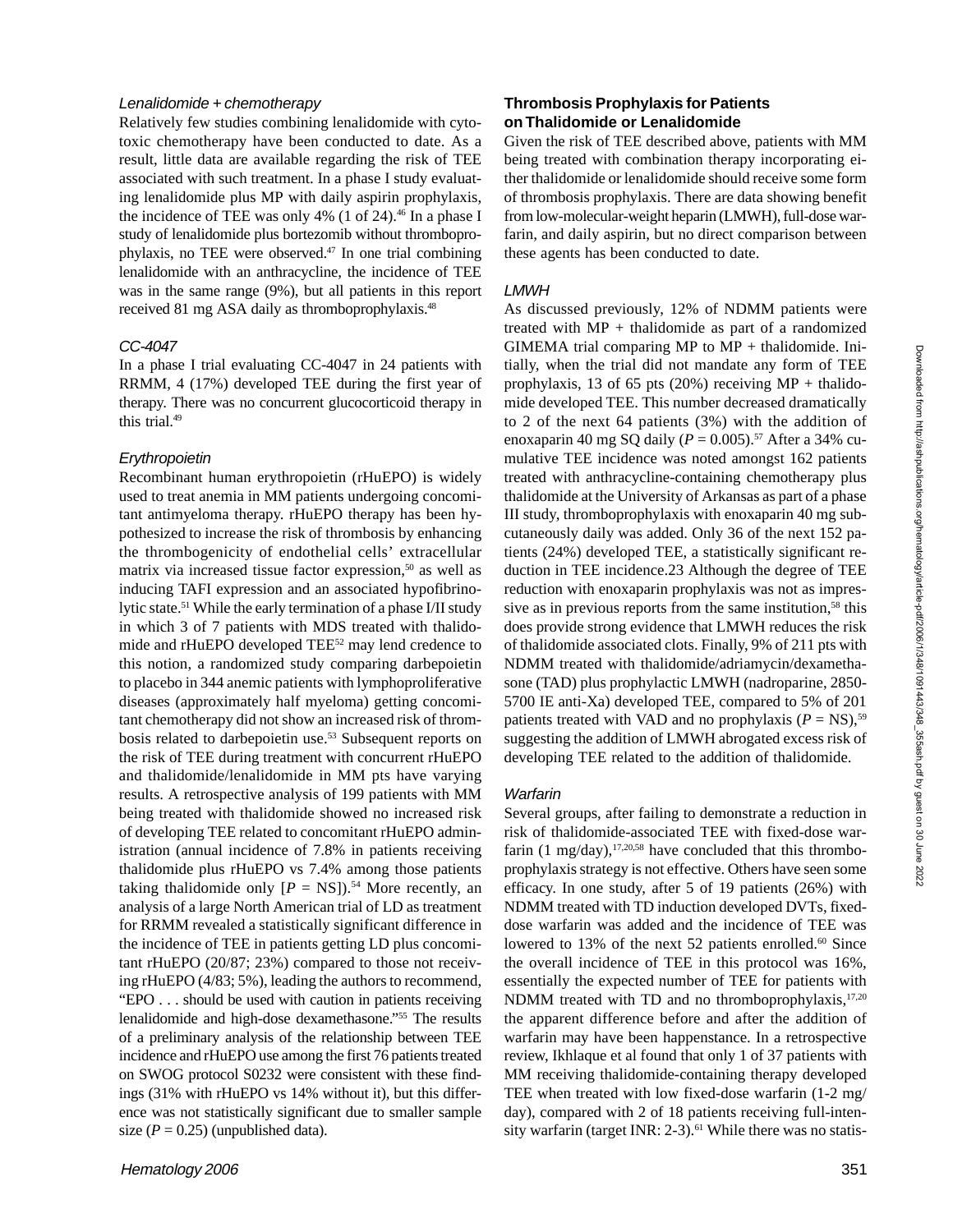tical difference in the incidence of TEE between patients receiving full-intensity warfarin compared to those getting fixed-dose warfarin, 4 of the patients receiving full-intensity warfarin had bleeding complications (usually in association with a supra-therapeutic INR), compared to 0 of 37 patients getting low-dose warfarin. In another report involving NDMM patients being treated with TD a part of a phase II trial, the addition of full-intensity warfarin completely eliminated TEE (25% prior to adding warfarin vs 0% after).<sup>17</sup> Zero of 18 patients with RRMM treated with bortezomib, thalidomide and dexamethasone (VTD) developed TEE when full-intensity warfarin was used as thromboprophylaxis.62 Other investigators reported that only 2 of 36 patients with NDMM treated with VTD developed TEE when either *therapeutic* LMWH or full-intensity warfarin was used as thromboprophylaxis.<sup>63</sup> Zangari et al have suggested that adding bortezomib to thalidomidecontaining combination regimens may abrogate the excess risk of developing TEE, $^{64}$  a finding which—if true complicates interpretation of some of the above data.

## *ASA*

Aspirin, an agent that is not effective in other settings as venous thromboprophylaxis, was initially explored for this purpose in MM patients being treated with thalidomide after it was observed that platelet aggregation studies became abnormal and von Willebrand factor levels increased in the subset of non-prophylaxed patients who developed TEE during treatment.<sup>5</sup> In this study, the addition of low-dose ASA (81 mg/ day) reduced the incidence of TEE from 58% to 18%  $(P = 0.001)$  among MM patients treated with DVd plus thalidomide.<sup>5</sup> This TEE incidence is in significant excess to that seen in another report using a virtually identical regimen in which only 10% of NDMM patients developed TEE.34 The authors of the former study speculate that the aggressive TEE screening algorithm utilized at their center likely identified DVTs which would not have been clinically evident, thus contributing to a higher-than-expected incidence of TEE. Other factors likely contributed to this incidence, since the same screening algorithm was presumably utilized in a phase II study of  $DVd + lenalidomide$  with ASA (81 mg daily) conducted by the same investigators, in which the overall incidence of TEE was only 9%.48 Also, a high incidence of TEE (75% without thromboprophylaxis; 19% with ASA 325 mg daily,  $P = 0.0002$ ) was noted in NDMM patients treated with DEX plus lenalidomide as part of SWOG S0232, even though there was no defined TEE screening algorithm in this protocol. In contrast, as mentioned above, Rajkumar et al reported an extremely low (3%) incidence of TEE in a phase II trial of lenalidomide + DEX in NDMM when ASA (81-325 mg daily) was used as

thromboprophylaxis.43 In summary, the explanation for the extremely high initial incidence of thrombosis and the less complete protection afforded by aspirin prophylaxis in the SWOG trial and phase II trial of DVd-T compared to other studies involving similar regimens and patients is likely multifactorial, and unaccounted for clinical factors such as rHuEPO use must be considered.

# **Patients with Disease-Related Thrombocytopenia and/or Renal Failure**

Patients with MM may develop thrombocytopenia due to heavy disease burden in the marrow or extensive prior cytotoxic therapy (particularly melphalan), thus being at increased risk for bleeding complications from thromboprophylaxis. The risk of hemorrhagic complications will be highest with full-dose warfarin anticoagulation; therefore, this should be avoided if possible in patients with a platelet count under 30,000/mm<sup>3</sup>. Low-dose ASA (81 mg daily) has been shown to be feasible in this setting.<sup>5,35</sup> Prophylactic dose enoxaparin (40 mg subcutaneously once daily) has been used without excessive complications during the period of profound cytopenias following stem cell transplant,<sup>65</sup> suggesting it may be considered in thrombocytopenic MM patients, particularly if the duration of thrombocytopenia is expected to be short.

#### **Table 2. Thromboemolic events (TEE) incidences in trials of thalidomide plus anthracycline combination regimens without thromboprophylaxis.**

| Regimen                                                                                                                                                                                                 | <b>Disease</b><br><b>Status</b> | TEE<br>Incidence | <b>References</b>            |
|---------------------------------------------------------------------------------------------------------------------------------------------------------------------------------------------------------|---------------------------------|------------------|------------------------------|
| Liposomal DOX 30 mg/m <sup>2</sup> d 1<br>Vincristine 2 mg d 1<br>DEX 40 mg daily d 1-4<br>THAL 50-400 mg/day                                                                                           | 55 NDMM<br>50 RRMM              | 58%*             | Baz et al <sup>5</sup>       |
| <b>Total Therapy II</b><br>Thalidomide 400 mg/day                                                                                                                                                       | <b>NDMM</b>                     | $34\%**$         | Barlogie et al <sup>23</sup> |
| Vincristine 1.5 mg d 1<br>Epirubicin 30 mg/m <sup>2</sup> day 1-2<br>DEX 20 mg/m <sup>2</sup> days 1-4<br>THAL 200-400 mg/day                                                                           | <b>NDMM</b>                     | 26%              | Schutt et al <sup>33</sup>   |
| DEX 40 mg/day d 1-4<br>THAL 400 mg/day<br>Cisplatin 10 mg/m <sup>2</sup> CIV d 1-4<br>CTX 400 mg/m <sup>2</sup> CIV d 1-4<br>VP-16 40 mg/m <sup>2</sup> CIV d 1-4<br>DOX 10 mg/m <sup>2</sup> CIV d 1-4 | <b>NDMM</b>                     | 16%              | Zangari et al <sup>36</sup>  |
| Liposomal DOX 40 mg/m <sup>2</sup> d 1<br>Vincristine 2 mg d 1<br>DEX 40 mg daily d 1-4, 15-18<br>THAL $\geq$ 200 mg/day                                                                                | <b>NDMM</b>                     | 10%              | Zervas et al $^{34}$         |

\*addition of ASA 81 mg/day decreased the incidence to 18% \*\*addition of enoxaparin 40 mg/day decreased the incidence to 24% Abbreviations: CTX, cyclophosphamide; DOX, doxorubicin; DEX, dexamethasone; THAL, thalidomide; NDMM, newly diagnosed multiple myeloma; RRMM, relapsed/relapsed multiple myeloma; TEE, thromboembolic event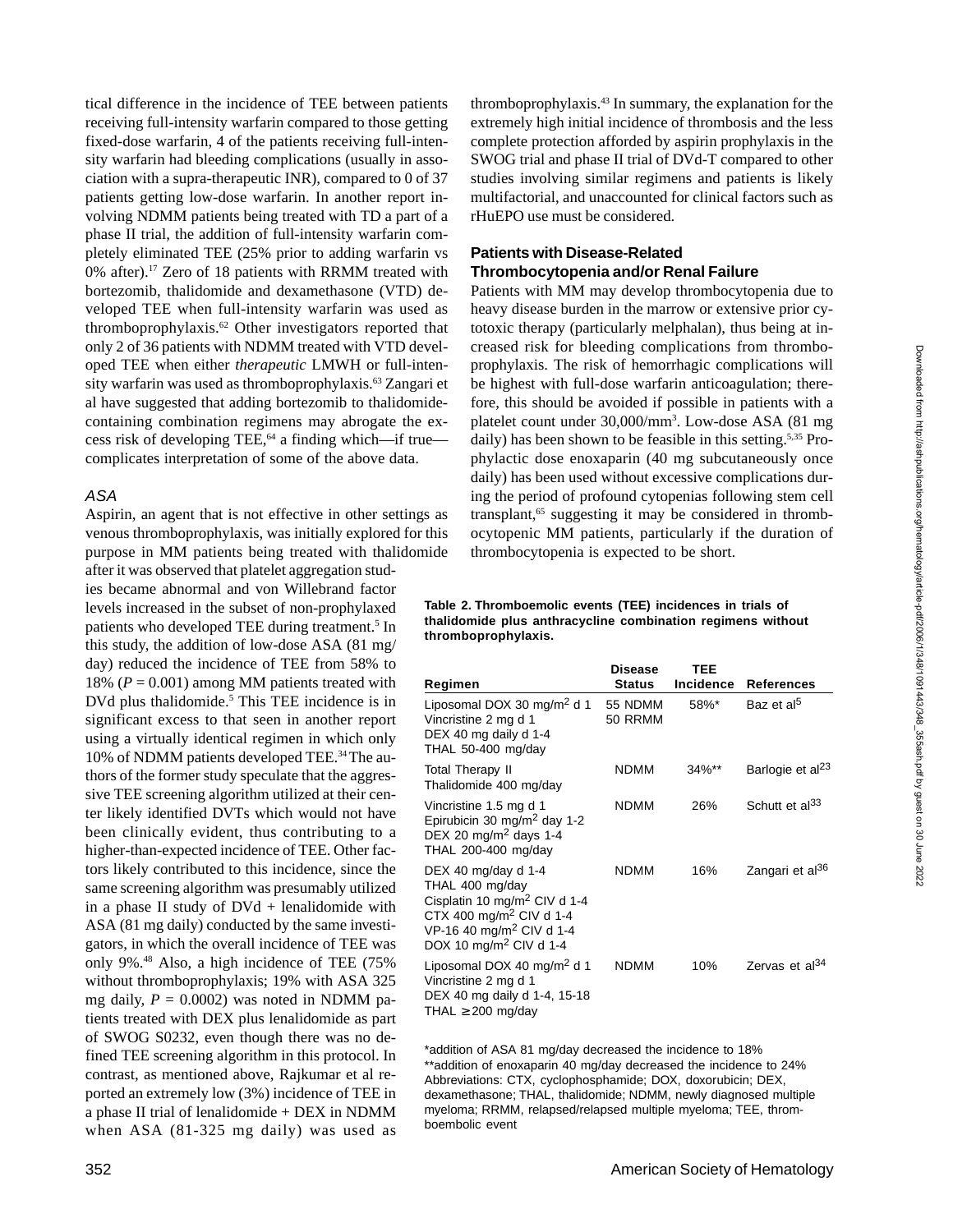Downloaded from http://ashpublications.org/hematology/article-pdf/2006/1/348/1091443/348\_355ash.pdf by guest on 30 June 2022 Downloaded from http://ashpublications.org/hematology/article-pdf/2006/1/348/1091443/348\_355ash.pdf by guest on 30 June 2022

Occasionally, patients with MM will *develop* new thrombocytopenia while on enoxaparin prophylaxis. In addition to disease progression or therapy-related myelosuppression, the clinician needs to consider the possibility of heparin-induced thrombocytopenia (HIT), which is a prothrombotic state. Current published recommendations for full anticoagulation with direct thrombin inhibitors<sup>66</sup> need to be weighed against the clinician's degree of suspicion and the perceived risk of bleeding with such therapy. If HIT is a possibility, then at the least, while a heparin-induced antibody assay is being checked, alternate thromboprophylaxis with fondaparinux or a direct thrombin-inhibitor such as argatroban should be administered. Fondaparinux is easier to use since it is administered subcutaneously and does not require aPTT monitoring if the creatinine clearance is > 30 mL/min. Importantly, if HIT is being considered at all, patients should not be switched to full-dose warfarin as either thromboprophylaxis or treatment of a TEE, as this can induce thrombotic complications such as limb gangrene in patients who actually have HIT.<sup>67</sup>

With regards to renal dysfunction, the manufacturer of enoxaparin recommends dose adjustment for patients with a creatinine clearance  $<$  30 mL/min requiring thromboprophylaxis to 30 mg subcutaneously once daily. Even after adjusting the enoxaparin dose, clinicians should monitor anti-Xa levels closely in these patients to minimize risk of over-anticoagulation.68 Fondaparinux (Arixtra®), another FDA-approved agent for DVT prophylaxis, does not offer any advantage in this setting, since its clearance is also reduced in the setting of severe renal dysfunction.

# **Management of Thalidomide- and Lenalidomide-Associated TEE**

If a patient on either daily ASA or prophylactic dose LMWH develops a TEE during thalidomide or lenalidomide therapy, the immunomodulatory agent should be held while full anticoagulation with either full-intensity warfarin or therapeutic LMWH is initiated. It has been shown that, in most cases, thalidomide or lenalidomide can be safely reintroduced after the patient is fully anticoagulated.<sup>58,60</sup> When a TEE develops in a patient who is already on full-intensity anticoagulation, management is less straightforward. If the patient has been on therapeutic warfarin, but the INR is below 2 when the TEE develops, reinstitution of thalidomide or lenalidomide once therapeutic anticoagulation is established (warfarin with INR consistently between 2 and 3, or full-intensity LMWH) seems reasonable. Alternative anti-myeloma treatment without immunomodulatory agents should be strongly considered in patients who develop a TEE on therapeutic LMWH or warfarin with an appropriate INR. Patients often remain on full anticoagulation following a thalidomide- or lenalidomide-associated TEE for the entire duration of time they are on these drugs, despite the fact that the ongoing risk of TEE appears to diminish over time. This cautious approach is appropriate. A more challenging management issue is whether to continue full-in-

tensity warfarin indefinitely if it was selected as the initial empiric thromboprophylaxis strategy in a patient who has no history of TEE prior to or during immunomodulatory therapy. Given the apparently decreased risk of TEE after the first year of therapy and the known risk of bleeding attributable to fullintensity warfarin, one could rationally consider switching to either prophylactic LMWH or daily ASA.

# **Summary**

Patients with MM being treated with glucocorticoid and/ or combination chemotherapy therapy plus thalidomide or its analogues are at sufficiently increased risk of developing TEE that thromboprophylaxis is warranted. A high degree of vigilance for TEE is required when evaluating patients being treated with such regimens. Prophylactic-dose LMWH, full-dose warfarin, and ASA have all been shown to reduce the incidence of TEE associated with immunomodulatory therapies for MM. Factors that appear to have an impact on the risk of developing TEE during thalidomide or lenalidomide combination therapy, such as concurrent rHuEPI use and dexamethasone dose intensity, vary from study to study, making it difficult to compare the relative efficacy of the different thromboprophylaxis strategies discussed herein. While full-intensity warfarin and prophylactic LMWH have been advocated by some as preferable to ASA (largely due to the inefficacy of ASA as TEE prophylaxis in other settings), there is little data to support this. Full-intensity warfarin, while consistently shown to be highly effective at preventing TEE, is associated with the highest risk of bleeding complications and requires close monitoring of the PT/INR. Efficacy outcomes with either LMWH or ASA are more variable, but many physicians view these as more attractive options. In contrast to warfarin, LMWH does not generally require monitoring of coagulation parameters. ASA is by far the easiest to administer and costs the least. Ultimately, most physicians recommend a specific thromboprophylaxis strategy after taking cost, compliance, and individual risk for bleeding and clotting into account. For example, I am more likely to recommend warfarin in patients with a prior history of DVT or some other risk factor for developing a TEE on therapy, or who I plan to treat with concurrent immunomodulatory drugs plus an anthracycline-containing chemotherapy regimen. Also, I minimize usage of rHuEPO in MM patients initiating combination therapy involving either thalidomide or lenalidomide. Hopefully, a prospective randomized trial comparing warfarin, ASA, and LMWH will be conducted to determine the optimal prophylaxis strategy for patients with MM being treated with thalidomide or lenalidomide.

# **References**

- 1. Srkalovic G, Cameron MG, Rybicki L, et al. Monoclonal gammopathy of undetermined significance and multiple myeloma are associated with an increased incidence of venothromboembolic disease. Cancer. 2004;101:558-566.
- 2. Facon T, Mary JY, Hulin C, et al. Randomized clinical trial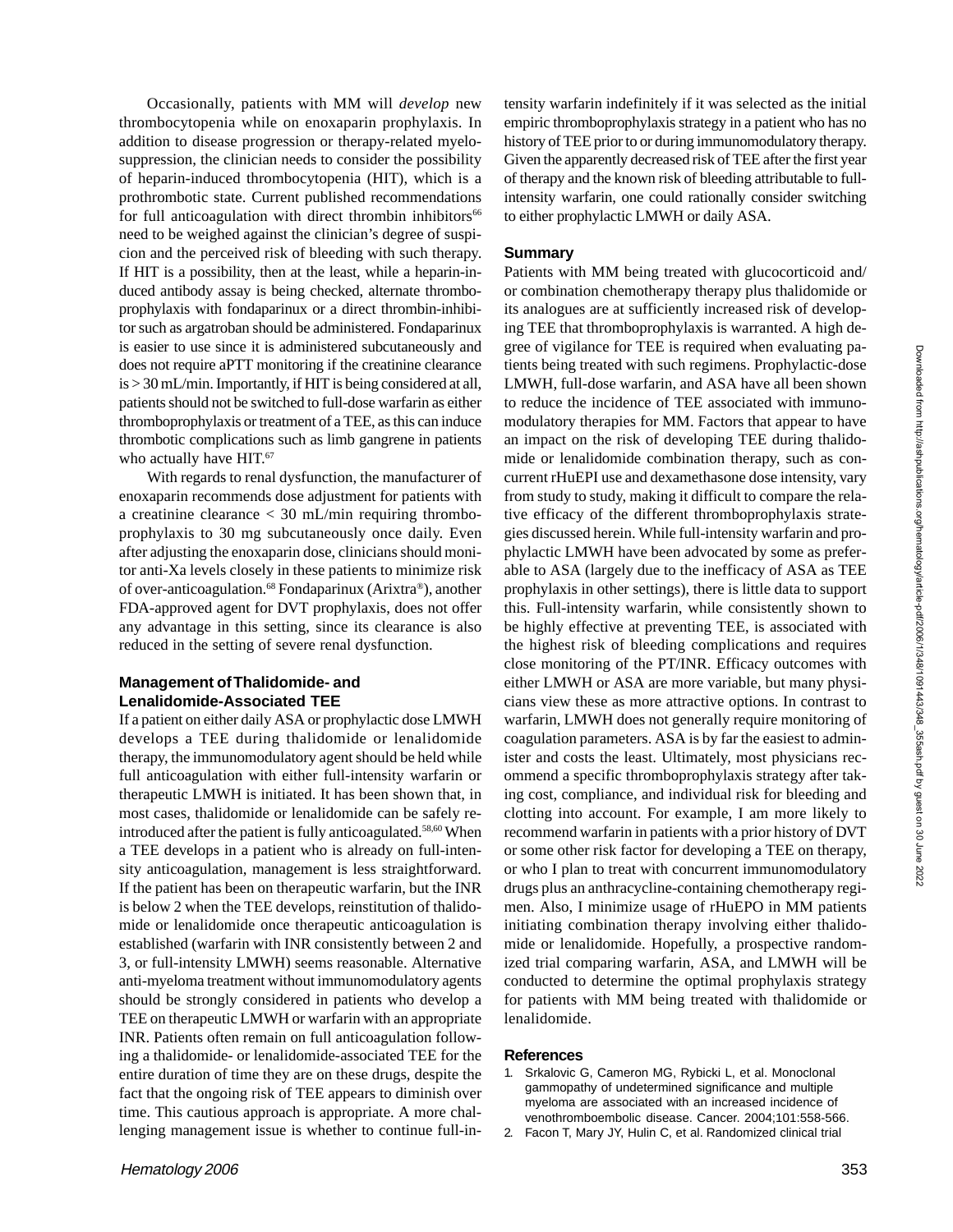comparing melphalan-prednisone (MP), MP-thalidomide (MP-thal), and high-dose therapy using melphalan 100 mg/ m(2) (MEL100) for newly-diagnosed myeloma patients aged 65-75 years. Interim analysis of the IFM 99-06 trial [abstract]. Blood. 2004;104:63a.

- 3. Rajkumar SV, Blood E, Vesole D, Fonseca R, Greipp PR. Phase III clinical trial of thalidomide plus dexamethasone compared with dexamethasone alone in newly diagnosed multiple myeloma: a clinical trial coordinated by the Eastern Cooperative Oncology Group. J Clin Oncol. 2006;24:431- 436.
- 4. Zangari M, Barlogie B, Thertulien R, et al. The increased risk of DVT observed in thalidomide treated multiple myeloma patients is associated with newly diagnosed status and combination chemotherapy, but does not adversely affect survival [abstract]. Proc Am Soc Clin Oncol. 2003;22:584.
- 5. Baz R, Li L, Kottke-Marchant K, et al. The role of aspirin in the prevention of thrombotic complications of thalidomide and anthracycline-based chemotherapy for multiple myeloma. Mayo Clin Proc. 2005;80:1568-1574.
- 6. Minnema MC, Fijnheer R, De Groot PG, Lokhorst HM. Extremely high levels of von Willebrand factor antigen and of procoagulant factor VIII found in multiple myeloma patients are associated with activity status but not with thalidomide treatment. J Thromb Haemost. 2003;1:445-449.
- 7. Carr ME, Jr., Dent RM, Carr SL. Abnormal fibrin structure and inhibition of fibrinolysis in patients with multiple myeloma. J Lab Clin Med. 1996;128:83-88.
- 8. Kerr R, Stirling D, Ludlam CA. Interleukin 6 and haemostasis. Br J Haematol. 2001;115:3-12.
- 9. van Marion AM, Auwerda JJ, Minnema MC, et al. Hypofibrinolysis during induction treatment of multiple myeloma may increase the risk of venous thrombosis. Thromb Haemost. 2005;94:1341-1343.
- 10. Scarpace S, Hahn T, Roy H, et al. Arterial thrombosis in four patients treated with thalidomide. Leuk Lymphoma. 2005;46:239-242.
- 11. Corso A, Lorenzi A, Terulla V, et al. Modification of thrombomodulin plasma levels in refractory myeloma patients during treatment with thalidomide and dexamethasone. Ann Hematol. 2004;83:588-591.
- 12. Kaushal V, Kaushal GP, Melkaveri SN, Mehta P. Thalidomide protects endothelial cells from doxorubicin-induced apoptosis but alters cell morphology. J Thromb Haemost. 2004;2:327-334.
- 13. Streetly M, Hunt BJ, Parmar K, et al. Markers of endothelial and haemostatic function in the treatment of relapsed myeloma with the immunomodulatory agent Actimid (CC-4047) and their relationship with venous thrombosis. Eur J Haematol. 2005;74:293-296.
- 14. Singhal S, Mehta J, Desikan R, et al. Antitumor activity of thalidomide in refractory multiple myeloma. N Engl J Med. 1999;341:1565-1571.
- 15. Barlogie B, Desikan R, Eddlemon P, et al. Extended survival in advanced and refractory multiple myeloma after singleagent thalidomide: identification of prognostic factors in a phase 2 study of 169 patients. Blood. 2001;98:492-494.
- 16. Mileshkin L, Biagi JJ, Mitchell P, et al. Multicenter phase 2 trial of thalidomide in relapsed/refractory multiple myeloma: adverse prognostic impact of advanced age. Blood. 2003;102:69-77.
- 17. Weber D, Rankin K, Gavino M, Delasalle K, Alexanian R. Thalidomide alone or with dexamethasone for previously untreated multiple myeloma. J Clin Oncol. 2003;21:16-19.
- 18. Prince HM, Mileshkin L, Roberts A, et al. A multicenter phase II trial of thalidomide and celecoxib for patients with relapsed and refractory multiple myeloma. Clin Cancer Res. 2005;11:5504-5514.
- 19. Jones SC. Relative thromboembolic risks associated with COX-2 inhibitors. Ann Pharmacother. 2005;39:1249-1259.
- 20. Rajkumar SV, Hayman S, Gertz MA, et al. Combination therapy with thalidomide plus dexamethasone for newly diagnosed myeloma. J Clin Oncol. 2002;20:4319-4323.
- 21. Anagnostopoulos A, Weber D, Rankin K, Delasalle K, Alexanian R. Thalidomide and dexamethasone for resistant multiple myeloma. Br J Haematol. 2003;121:768-771.
- 22. Hussein MA, McCoy J, Jakubowiak A, et al. SWOG 0204; Phase 2 trial of thalidomide (T) + dexamethasone (D) induction followed by tandem autotransplant (TAT) and prednisone (P) + T maintenance for multiple myeloma (MM) [abstract]. Blood. 2006;106:341a.
- 23. Barlogie B, Tricot G, Anaissie E, et al. Thalidomide and hematopoietic-cell transplantation for multiple myeloma. N Engl J Med. 2006;354:1021-1030.
- 24. Dimopoulos MA, Repoussis P, Terpos E, et al. Primary treatment with pulsed melphalan, dexamethasone, thalidomide (MDT) for symptomatic patients with multiple myeloma >/= 75 years of age [abstract]. Blood. 2005;104:414a.
- 25. Palumbo A, Bringhen S, Caravita T, et al. Oral melphalan and prednisone chemotherapy plus thalidomide compared with melphalan and prednisone alone in elderly patients with multiple myeloma: randomised controlled trial. Lancet. 2006;367:825-831.
- 26. Williams CD, Byrne JL, Sidra G, Zaman S, Russell NH. Combination chemotherapy with cyclophosphamide, thalidomide, and dexamethasone achieves a high response rate in patients with newly-diagnosed, VAD-refractory and relapsed myeloma [abstract]. Blood. 2004;104:419a.
- 27. Kyriakou C, Thomson K, D'Sa S, et al. Low-dose thalidomide in combination with oral weekly cyclophosphamide and pulsed dexamethasone is a well tolerated and effective regimen in patients with relapsed and refractory multiple myeloma. Br J Haematol. 2005;129:763-770.
- 28. Garcia-Sanz R, Gonzalez-Porras JR, Hernandez JM, et al. The oral combination of thalidomide, cyclophosphamide and dexamethasone (ThaCyDex) is effective in relapsed/ refractory multiple myeloma. Leukemia 2004;18:856-863.
- 29. Dimopoulos MA, Hamilos G, Zomas A, et al. Pulsed cyclophosphamide, thalidomide and dexamethasone: an oral regimen for previously treated patients with multiple myeloma. Hematol J. 2004;5:112-117.
- 30. Hovenga S, Daenen SM, de Wolf JT, et al. Combined thalidomide and cyclophosphamide treatment for refractory or relapsed multiple myeloma patients: a prospective phase II study. Ann Hematol. 2005;84:311-316.
- 31. Kropff MH, Lang N, Bisping G, et al. Hyperfractionated cyclophosphamide in combination with pulsed dexamethasone and thalidomide (HyperCDT) in primary refractory or relapsed multiple myeloma. Br J Haematol. 2003;122:607- 616.
- 32. Moehler TM, Neben K, Benner A, et al. Salvage therapy for multiple myeloma with thalidomide and CED chemotherapy. Blood. 2001;98:3846-3848.
- 33. Schutt P, Ebeling P, Buttkereit U, et al. Thalidomide in combination with vincristine, epirubicin and dexamethasone (VED) for previously untreated patients with multiple myeloma. Eur J Haematol. 2005;74:40-46.
- 34. Zervas K, Dimopoulos MA, Hatzicharissi E, et al. Primary treatment of multiple myeloma with thalidomide, vincristine, liposomal doxorubicin and dexamethasone (T-VAD doxil): a phase II multicenter study. Ann Oncol. 2004;15:134-138.
- 35. Hussein MA, Baz R, Srkalovic G, et al. Phase 2 study of pegylated liposomal doxorubicin, vincristine, decreasedfrequency dexamethasone, and thalidomide in newly diagnosed and relapsed-refractory multiple myeloma. Mayo Clin Proc. 2006;81:889-895.
- 36. Zangari M, Siegel E, Barlogie B, et al. Thrombogenic activity of doxorubicin in myeloma patients receiving thalidomide: implications for therapy. Blood. 2002;100:1168-1171.